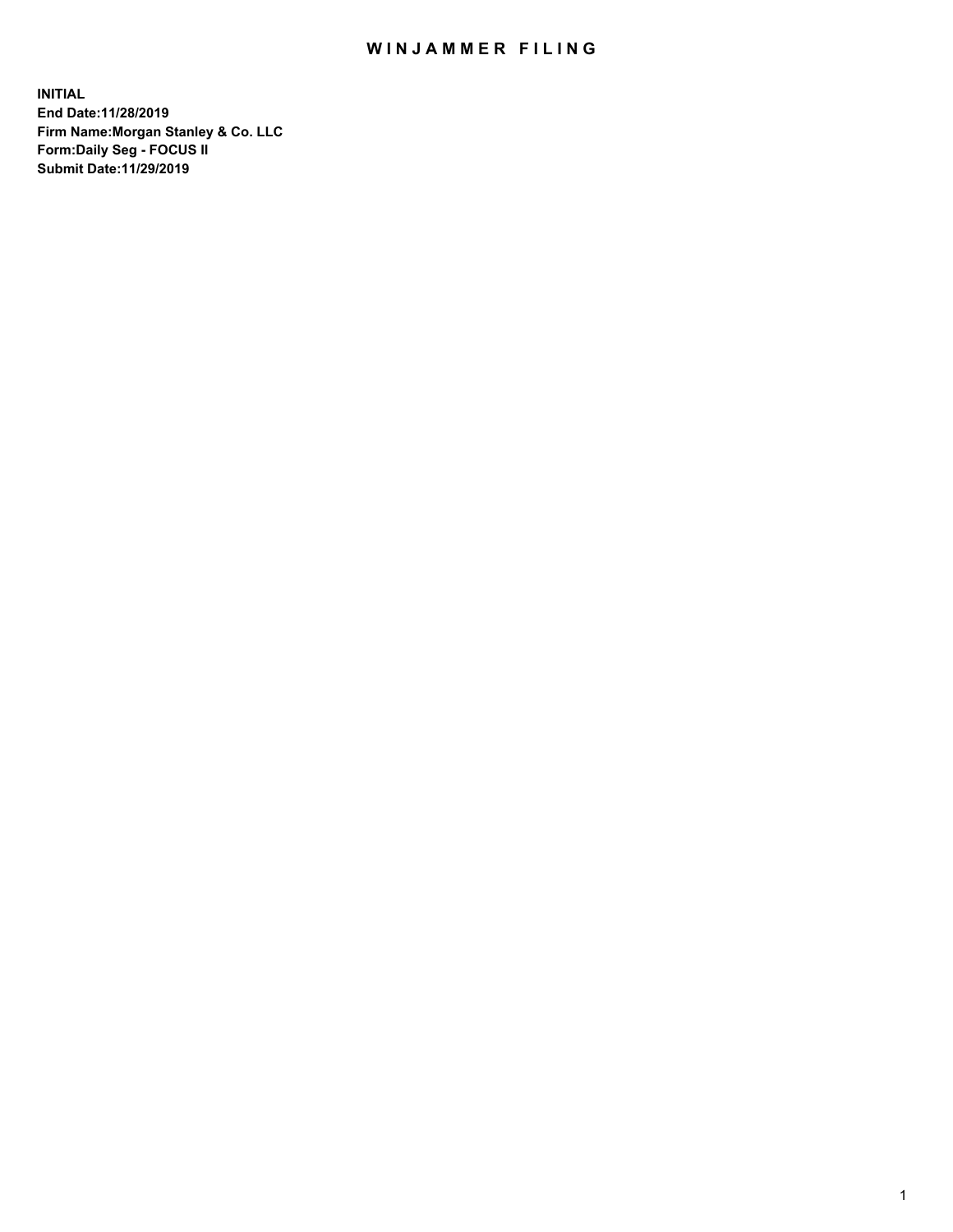**INITIAL End Date:11/28/2019 Firm Name:Morgan Stanley & Co. LLC Form:Daily Seg - FOCUS II Submit Date:11/29/2019 Daily Segregation - Cover Page**

| Name of Company                                                                                                                                                                                                                                                                                                                | Morgan Stanley & Co. LLC                               |
|--------------------------------------------------------------------------------------------------------------------------------------------------------------------------------------------------------------------------------------------------------------------------------------------------------------------------------|--------------------------------------------------------|
| <b>Contact Name</b>                                                                                                                                                                                                                                                                                                            | <b>Ikram Shah</b>                                      |
| <b>Contact Phone Number</b>                                                                                                                                                                                                                                                                                                    | 212-276-0963                                           |
| <b>Contact Email Address</b>                                                                                                                                                                                                                                                                                                   | Ikram.shah@morganstanley.com                           |
| FCM's Customer Segregated Funds Residual Interest Target (choose one):<br>a. Minimum dollar amount: : or<br>b. Minimum percentage of customer segregated funds required:% ; or<br>c. Dollar amount range between: and; or<br>d. Percentage range of customer segregated funds required between:% and%.                         | 235,000,000<br><u>0</u><br>0 <sub>0</sub><br><u>00</u> |
| FCM's Customer Secured Amount Funds Residual Interest Target (choose one):<br>a. Minimum dollar amount: ; or<br>b. Minimum percentage of customer secured funds required:% ; or<br>c. Dollar amount range between: and; or<br>d. Percentage range of customer secured funds required between:% and%.                           | 140,000,000<br><u>0</u><br><u>00</u><br>0 <sub>0</sub> |
| FCM's Cleared Swaps Customer Collateral Residual Interest Target (choose one):<br>a. Minimum dollar amount: ; or<br>b. Minimum percentage of cleared swaps customer collateral required:% ; or<br>c. Dollar amount range between: and; or<br>d. Percentage range of cleared swaps customer collateral required between:% and%. | 92,000,000<br><u>0</u><br><u>00</u><br>0 <sub>0</sub>  |

Attach supporting documents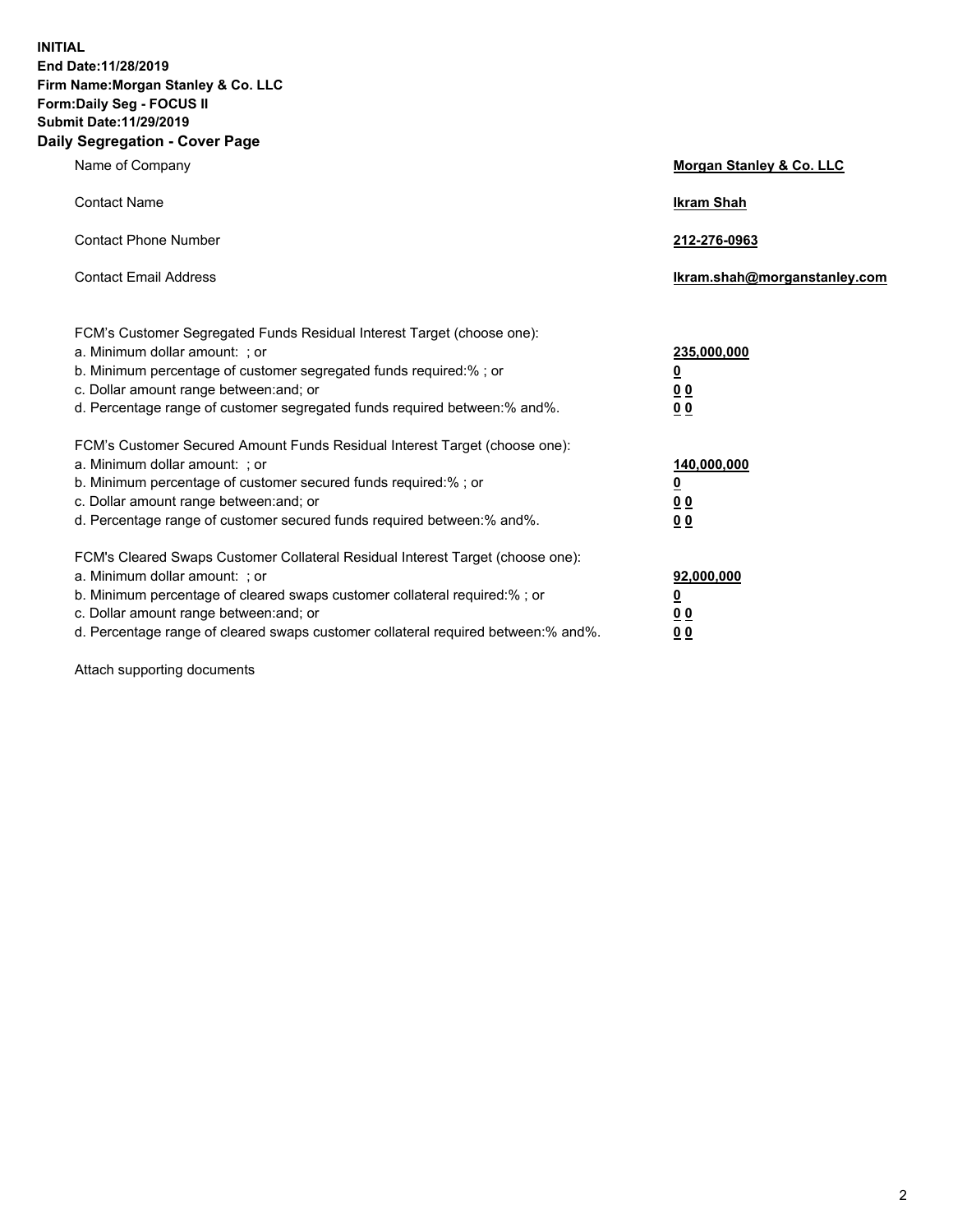## **INITIAL End Date:11/28/2019 Firm Name:Morgan Stanley & Co. LLC Form:Daily Seg - FOCUS II Submit Date:11/29/2019**

**Daily Segregation - Secured Amounts** Foreign Futures and Foreign Options Secured Amounts Amount required to be set aside pursuant to law, rule or regulation of a foreign government or a rule of a self-regulatory organization authorized thereunder 1. Net ledger balance - Foreign Futures and Foreign Option Trading - All Customers A. Cash **2,520,750,425** [7315] B. Securities (at market) **2,265,297,927** [7317] 2. Net unrealized profit (loss) in open futures contracts traded on a foreign board of trade **570,764,996** [7325] 3. Exchange traded options a. Market value of open option contracts purchased on a foreign board of trade **6,940,748** [7335] b. Market value of open contracts granted (sold) on a foreign board of trade **-8,347,045** [7337] 4. Net equity (deficit) (add lines 1. 2. and 3.) **5,355,407,051** [7345] 5. Account liquidating to a deficit and account with a debit balances - gross amount **82,928,896** [7351] Less: amount offset by customer owned securities **-80,055,963** [7352] **2,872,933** 6. Amount required to be set aside as the secured amount - Net Liquidating Equity Method (add lines 4 and 5) 7. Greater of amount required to be set aside pursuant to foreign jurisdiction (above) or line 6. FUNDS DEPOSITED IN SEPARATE REGULATION 30.7 ACCOUNTS 1. Cash in banks A. Banks located in the United States **104,516,656** [7500] B. Other banks qualified under Regulation 30.7 **603,317,872** [7520] **707,834,528** 2. Securities A. In safekeeping with banks located in the United States **437,207,853** [7540] B. In safekeeping with other banks qualified under Regulation 30.7 **0** [7560] **437,207,853** [7570] 3. Equities with registered futures commission merchants A. Cash **8,165,339** [7580] B. Securities **0** [7590] C. Unrealized gain (loss) on open futures contracts **-816,731** [7600] D. Value of long option contracts **0** [7610] E. Value of short option contracts **0** [7615] **7,348,608** [7620] 4. Amounts held by clearing organizations of foreign boards of trade A. Cash **0** [7640] B. Securities **0** [7650] C. Amount due to (from) clearing organization - daily variation **0** [7660] D. Value of long option contracts **0** [7670] E. Value of short option contracts **0** [7675] **0** [7680] 5. Amounts held by members of foreign boards of trade A. Cash **1,996,920,438** [7700] B. Securities **1,828,090,074** [7710]

- C. Unrealized gain (loss) on open futures contracts **571,581,727** [7720]
- D. Value of long option contracts **6,940,748** [7730]
- E. Value of short option contracts **-8,347,045** [7735] **4,395,185,942**
- 6. Amounts with other depositories designated by a foreign board of trade **0** [7760]
- 7. Segregated funds on hand **0** [7765]
- 8. Total funds in separate section 30.7 accounts **5,547,576,931** [7770]
- 9. Excess (deficiency) Set Aside for Secured Amount (subtract line 7 Secured Statement Page 1 from Line 8)
- 10. Management Target Amount for Excess funds in separate section 30.7 accounts **140,000,000** [7780]
- 11. Excess (deficiency) funds in separate 30.7 accounts over (under) Management Target **49,296,947** [7785]

**0** [7305]

[7354] **5,358,279,984** [7355]

**5,358,279,984** [7360]

[7530]

[7740] **189,296,947** [7380]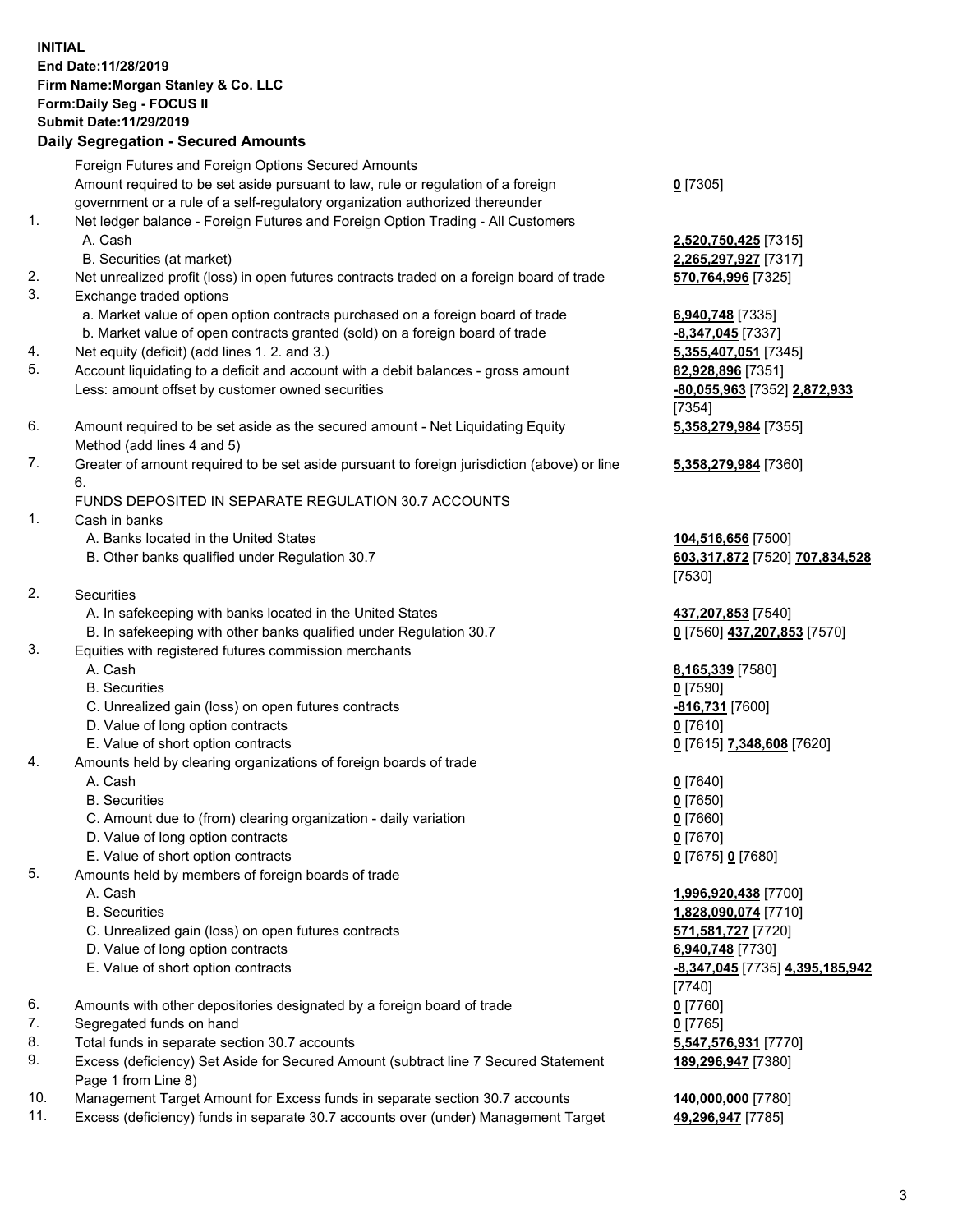|     | <b>INITIAL</b><br>End Date: 11/28/2019                                               |                                    |
|-----|--------------------------------------------------------------------------------------|------------------------------------|
|     | Firm Name: Morgan Stanley & Co. LLC                                                  |                                    |
|     | Form: Daily Seg - FOCUS II<br>Submit Date: 11/29/2019                                |                                    |
|     | Daily Segregation - Segregation Statement                                            |                                    |
|     |                                                                                      |                                    |
|     | SEGREGATION REQUIREMENTS(Section 4d(2) of the CEAct)                                 |                                    |
| 1.  | Net ledger balance                                                                   |                                    |
|     | A. Cash                                                                              | 8,702,701,564 [7010]               |
|     | B. Securities (at market)                                                            | 6,363,991,790 [7020]               |
| 2.  | Net unrealized profit (loss) in open futures contracts traded on a contract market   | 1,977,417,615 [7030]               |
| 3.  | Exchange traded options                                                              |                                    |
|     | A. Add market value of open option contracts purchased on a contract market          | 312,690,460 [7032]                 |
|     | B. Deduct market value of open option contracts granted (sold) on a contract market  | -228,060,026 [7033]                |
| 4.  | Net equity (deficit) (add lines 1, 2 and 3)                                          | 17,128,741,403 [7040]              |
| 5.  | Accounts liquidating to a deficit and accounts with                                  |                                    |
|     | debit balances - gross amount                                                        | 274,272,621 [7045]                 |
| 6.  | Less: amount offset by customer securities                                           | -273,883,394 [7047] 389,227 [7050] |
|     | Amount required to be segregated (add lines 4 and 5)<br>FUNDS IN SEGREGATED ACCOUNTS | 17,129,130,630 [7060]              |
| 7.  | Deposited in segregated funds bank accounts                                          |                                    |
|     | A. Cash                                                                              | 4,019,766,480 [7070]               |
|     | B. Securities representing investments of customers' funds (at market)               | $0$ [7080]                         |
|     | C. Securities held for particular customers or option customers in lieu of cash (at  | 737,132,564 [7090]                 |
|     | market)                                                                              |                                    |
| 8.  | Margins on deposit with derivatives clearing organizations of contract markets       |                                    |
|     | A. Cash                                                                              | 6,898,119,351 [7100]               |
|     | B. Securities representing investments of customers' funds (at market)               | $0$ [7110]                         |
|     | C. Securities held for particular customers or option customers in lieu of cash (at  | 5,626,859,226 [7120]               |
|     | market)                                                                              |                                    |
| 9.  | Net settlement from (to) derivatives clearing organizations of contract markets      | 37,351,515 [7130]                  |
| 10. | Exchange traded options                                                              |                                    |
|     | A. Value of open long option contracts                                               | 312,690,460 [7132]                 |
|     | B. Value of open short option contracts                                              | -228,060,026 [7133]                |
| 11. | Net equities with other FCMs                                                         |                                    |
|     | A. Net liquidating equity                                                            | 12,632,197 [7140]                  |
|     | B. Securities representing investments of customers' funds (at market)               | $0$ [7160]                         |
|     | C. Securities held for particular customers or option customers in lieu of cash (at  | $0$ [7170]                         |
|     | market)                                                                              |                                    |
| 12. | Segregated funds on hand                                                             | $0$ [7150]                         |
| 13. | Total amount in segregation (add lines 7 through 12)                                 | 17,416,491,767 [7180]              |
| 14. | Excess (deficiency) funds in segregation (subtract line 6 from line 13)              | 287,361,137 [7190]                 |
| 15. | Management Target Amount for Excess funds in segregation                             | 235,000,000 [7194]                 |
| 16. | Excess (deficiency) funds in segregation over (under) Management Target Amount       | 52,361,137 [7198]                  |

Excess